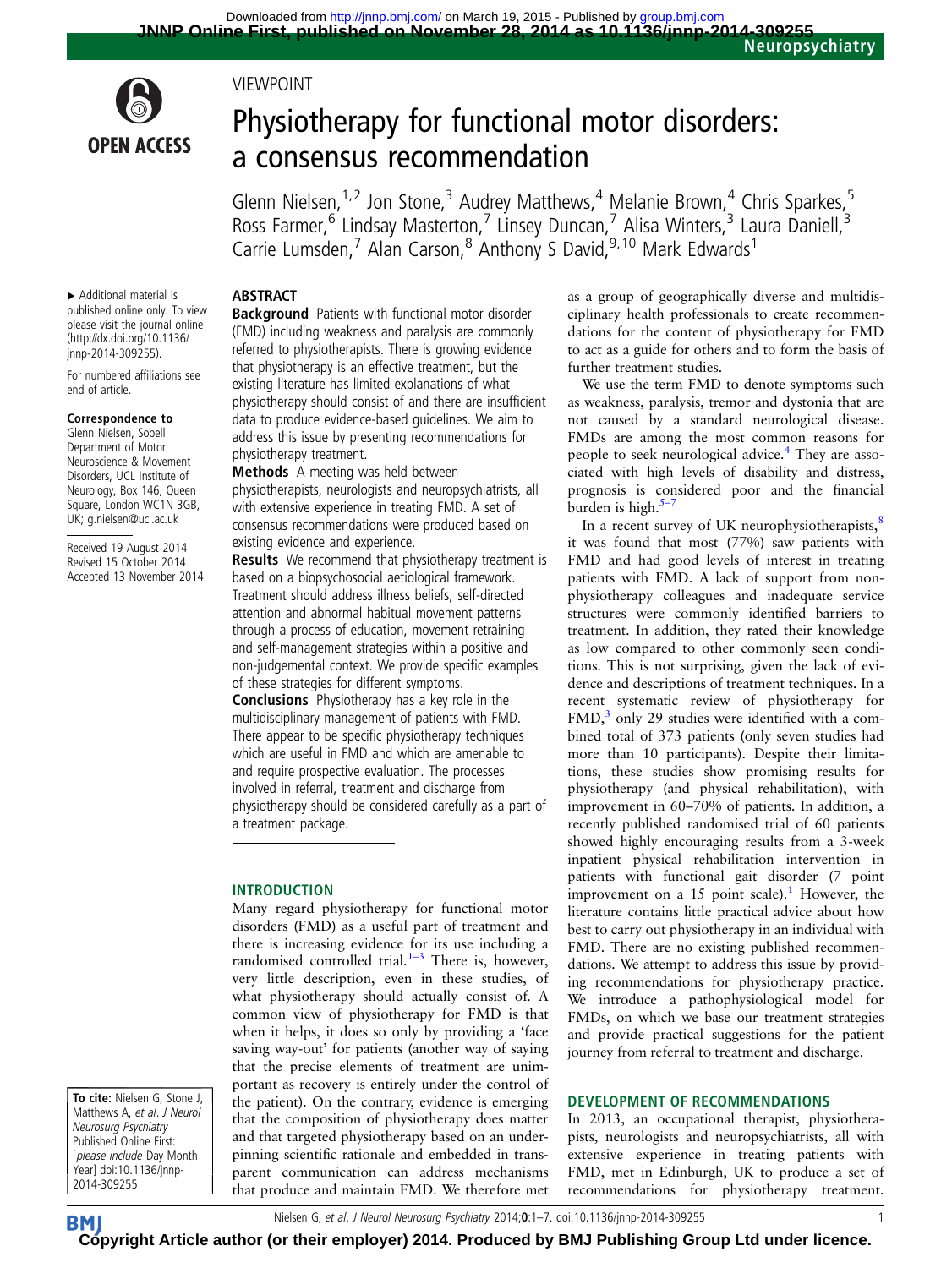## Neuropsychiatry

This is explicitly not a guideline because of the lack of evidence available. Instead, the recommendations seek to combine the existing evidence in the literature<sup>1</sup>  $\frac{3}{2}$  with experience from health professionals into a document that can form the basis of further studies and can be developed further as new evidence emerges.

This published document is shortened from a longer version available as an online supplementary file, which contains more examples of ways to discuss certain scenarios and also case examples.

#### SYMPTOM MODEL AND RATIONALE FOR PHYSIOTHERAPY

Our aetiological framework is a biopsychosocial framework in which heterogeneous mixtures of predisposing, precipitating and perpetuating factors need to be considered and formulated with the acceptance that relevant factors differ between different patients (table 1).

More specifically, for FMD we base some of our recommendations on a model for the mechanism of symptoms which may be more homogeneous between patients. In this model, FMD is conceived as an involuntary but learnt habitual movement pattern driven by abnormal self-directed attention. We emphasise that this is commonly triggered by physical or psychophysiological events such as injury, illness, pain and dissociation with panic and is mediated by illness beliefs and expectation. $9-11$  $9-11$  Life events, emotional disorder and personality traits are relevant in understanding and treating some patients with FMD, especially in cases where a clear link exists between mood/anxiety and symptom exacerbation. However, our recommendations, in keeping with revised criteria in the Diagnostic and Statistical Manual of Mental Disorders fifth edition (in DSM-5), $^{12}$  move away from an assumption that 'recent stress' and a purely psychological model are essential to understand and treat patients with FMD.

#### PHYSIOTHERAPY WITHIN A MULTIDISCIPLINARY APPROACH TO FMD

Physiotherapy is one of many interventions that may help FMD. Others may include simple education, psychological treatment, occupational therapy, speech and language therapy, hypnosis, medication and vocational rehabilitation. We recommend, however, for patients with physical disability that physiotherapy

informed by awareness of the complexities of FMD should take a primary role in treatment in many patients. We also suggest that when psychological treatment is indicated, in some cases it may be more effectively delivered after or alongside successful physiotherapy:

We propose that physiotherapy has an important role in normalising illness beliefs, reducing abnormal self-directed attention and breaking down learnt patterns of abnormal movement through.

- 1. Education
- 2. Demonstration that normal movement can occur
- 3. Retraining movement with diverted attention
- 4. Changing maladaptive behaviours related to symptoms.

#### DIAGNOSIS, PHYSICIAN EXPLANATION AND REFERRAL TO PHYSIOTHERAPY

Recommendations for assessment and correct diagnosis of FMD are available elsewhere.<sup>14 15</sup> There is a consensus among health professionals regarding the importance of a clear physician explanation to the patient and their carers regarding the diagnosis<sup>16 17</sup> (detailed further below). The critical outcomes of the explanation which appear to facilitate physiotherapy are:

- 1. An understanding by the patient that their treating health professionals accept that they have a genuine problem (ie, not 'imagined' or 'made up');
- 2. An understanding by the patient that they have a problem which has the potential for reversibility (ie, a problem with function of the nervous system, not damage to the nervous system) and thus is amenable to physiotherapy.

A physician referral to physiotherapy for FMD should ideally contain a description of what the patient has been told and should be shared with the patient. Awareness of other relevant symptoms that may be present such as pain, fatigue, memory and concentration problems, anxiety and depression is important.

Not all patients with FMD are suitable for physiotherapy. We recommend that the following criteria should usually be met:

- 1. Patients should have received an unambiguous diagnosis of FMD by a physician, preferably using the recommendations above.
- 2. The patient should have some confidence in or openness to the diagnosis of FMD. Physiotherapy is unlikely to be helpful to someone who believes the diagnosis is wrong.

| <b>Factors</b>                  | <b>Biological</b>                                                                                                                                                                                                                                         | Psychological                                                                                                                                                                                                                                                                                       | <b>Social</b>                                                                                                                                                                                                                                                                                                                                                   |
|---------------------------------|-----------------------------------------------------------------------------------------------------------------------------------------------------------------------------------------------------------------------------------------------------------|-----------------------------------------------------------------------------------------------------------------------------------------------------------------------------------------------------------------------------------------------------------------------------------------------------|-----------------------------------------------------------------------------------------------------------------------------------------------------------------------------------------------------------------------------------------------------------------------------------------------------------------------------------------------------------------|
| Factors acting at all<br>stages | $\blacktriangleright$ 'Organic' disease<br>$\blacktriangleright$ History of previous functional symptoms                                                                                                                                                  | $\blacktriangleright$ Emotional disorder<br>Personality disorder                                                                                                                                                                                                                                    | Socio-economic/deprivation<br>$\blacktriangleright$ Life events and difficulties                                                                                                                                                                                                                                                                                |
| Predisposing<br>vulnerabilities | $\triangleright$ Genetic factors affecting personality<br>$\triangleright$ Biological vulnerabilities in the nervous system                                                                                                                               | ► Perception of childhood experience as<br>adverse<br>$\blacktriangleright$ Personality traits<br>$\triangleright$ Poor attachment/coping style                                                                                                                                                     | ► Childhood neglect/abuse<br>$\blacktriangleright$ Poor family functioning<br>$\triangleright$ Symptom modelling of others                                                                                                                                                                                                                                      |
| Precipitating<br>mechanisms     | $\triangleright$ Abnormal physiological event or state (eg,<br>drug side effect hyperventilation, sleep<br>deprivation, sleep paralysis)<br>$\blacktriangleright$ Physical injury/pain                                                                    | $\triangleright$ Perception of life event as negative,<br>unexpected<br>► Acute dissociative episode/panic<br>attack.                                                                                                                                                                               |                                                                                                                                                                                                                                                                                                                                                                 |
| Perpetuating factors            | Plasticity in CNS motor and sensory (including<br>pain) pathways leading to habitual abnormal<br>movement<br>$\blacktriangleright$ Deconditioning<br>Neuroendocrine and immunological<br>abnormalities<br>similar to those seen in depression and anxiety | $\blacktriangleright$ Illness beliefs (patient and family)<br>$\triangleright$ Perception of symptoms as being<br>irreversible<br>Not feeling believed<br>▶ Perception that movement causes<br>damage<br>$\triangleright$ Avoidance of symptom provocation<br>$\blacktriangleright$ Fear of falling | $\triangleright$ Social benefits of being ill<br>$\triangleright$ Availability of legal compensation<br>$\triangleright$ Ongoing medical investigations and<br>uncertainty<br>$\triangleright$ Excessive reliance on sources of information or<br>group affiliations which reinforce beliefs that<br>symptoms are irreversible and purely physical<br>in nature |

CNS, central nervous system.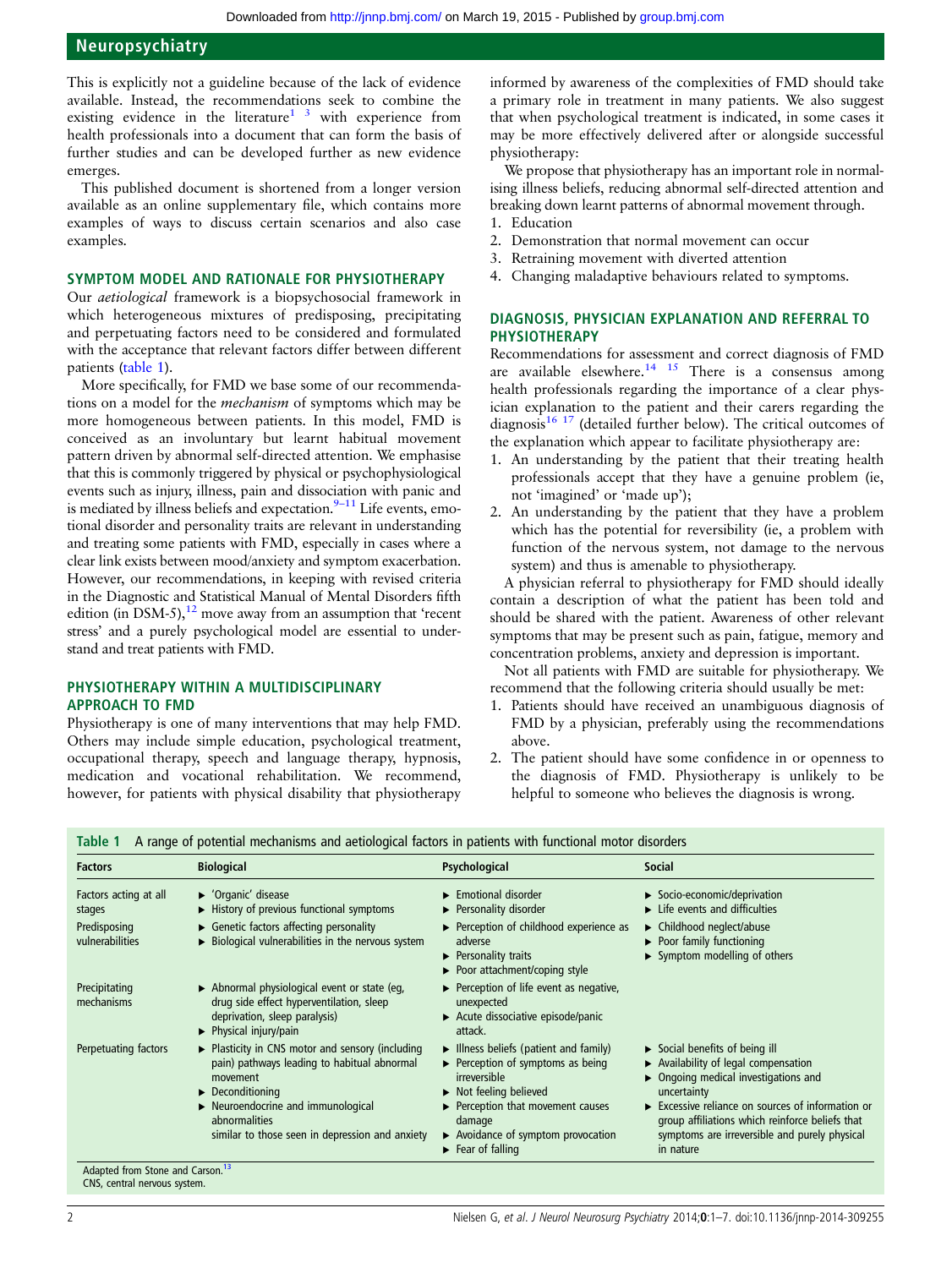3. The patient desires improvement and can identify treatment goals.

Patients who do not fulfil all of these criteria may still benefit from physiotherapy. For example, to help them understand the diagnosis or for disability management where rehabilitation has explicitly failed. Not all patients with an acute onset of FMD will require additional specific treatment. A proportion will experience spontaneous remission, but follow-up studies have shown that the majority of patients remain symptomatic in the long term.<sup>6</sup> <sup>18</sup> Since chronicity of symptoms is associated with poor outcome, we would still recommend early referral of appropriate patients to physiotherapy. The question of how much spontaneous improvement might account for the benefit seen from physiotherapy (or indeed any other treatment) is one that needs to be answered via randomised clinical trials.

#### PHYSIOTHERAPY ASSESSMENT

This is discussed in detail in the online [supplementary material](http://jnnp.bmj.com/lookup/suppl/doi:10.1136/jnnp-2014-309255/-/DC1). The key elements are: to gain a detailed understanding of the range of symptoms experienced; the effect on day-to-day function; the patient's understanding of and level of confidence in the diagnosis already given; setting goals for physiotherapy treatment and gaining rapport. If it is clear at this stage that the patient has very fixed views about an alternative diagnosis or has no wish to have physiotherapy, then it may not be appropriate to proceed. The use of a treatment contract, as in other disorders, may have benefits in providing impetus for change and assisting discharge of patients not benefiting from treatment.

#### COMPONENTS OF PHYSIOTHERAPY

Broad principles which apply to treatment of most patients with FMD are shown in box 1.

#### Education

The physiotherapist, like the physician, is in an excellent position to improve the patient's understanding of their disorder throughout treatment. The explanation given should build on a thorough explanation from the referring physician.<sup>[15](#page-6-0)</sup> Useful ingredients include:

- 1. Use of the term functional movement disorder/limb weakness/paralysis/tremor/dystonia/myoclonus to describe the disorder. The rationale for this in preference to 'psychogenic' or conversion disorder or other terms is explained elsewhere.<sup>[19](#page-6-0)</sup>
- 2. Acknowledgement that such symptoms are real, and are not imagined or 'put on' (ie, you believe them).
- 3. Acknowledgement that such symptoms are common and that they are commonly seen by the treating physiotherapist.
- 4. Explanation that symptoms can get better, that the problem is to do with nervous system functioning, not irreversible damage to the nervous system.
- 5. Explanation of how FMD is diagnosed using the demonstration of positive clinical signs which demonstrate normal movement (see below).
- 6. Explanation that a wide variety of factors may be involved in triggering symptoms, including physical illness and injury, and that psychological factors such as anxiety, depression or trauma may also be important.
- 7. Introducing the role of physiotherapy in 'retraining' the nervous system to help regain control over movement.
- 8. It may be important to discuss other terms used for FMD and the fact that many health professionals have ambivalent or negative attitudes to FMD.

This information should be backed up with written or online information (eg,<http://www.neurosymptoms.org>). In patients in

### Box 1 General treatment principles for physiotherapy for functional motor disorder (FMD)

- $\blacktriangleright$  Build trust before challenging/pushing the patient.
- Project confidence making it clear that the physiotherapist knows about FMD.
- ▸ Create an expectation of improvement.
- Open and consistent communication between the multidisciplinary team and patient.
- ▸ Involve family and carers in treatment.
- Limited 'hands-on' treatment. When handling the patient, facilitate rather than support.
- ▸ Encourage early weight bearing. 'On the bed strength' will not usually correlate with ability to stand in functional weakness.
- ▸ Foster independence and self-management.
- ▶ Goal directed rehabilitation focusing on function and automatic movement (eg, walking) rather than the impairment (eg, weakness) and controlled ('attention-full') movement (eg, strengthening exercises).
- ▸ Minimise reinforcement of maladaptive movement patterns and postures.
- $\triangleright$  Avoid use of adaptive equipment and mobility aids (though these are not always contra-indicated).
- ▶ Avoid use of splints and devices that immobilise joints.
- Recognise and challenge unhelpful thoughts and behaviours.
- ▸ Develop a self-management and relapse prevention plan.

whom doubts about the diagnosis remain, these often improve if therapy progresses successfully.

#### Positive signs of FMD which demonstrate the potential for normal movement

Demonstration that normal movement can occur (or that abnormal movement can stop) alters expectations about movement abnormalities, and can be a powerful way of convincing a sceptical patient (and their family) that their diagnosis of FMD is correct and the problem is potentially reversible. $20$  Several clinical signs to elicit normal movement and differentiate functional symptoms from neurological disease have been described. These are used as part of the diagnosis to positively identify FMDs, rather than it being just a diagnosis of exclusion. Some of these signs are listed in [table 2.](#page-3-0)

#### Retraining movement with diverted attention

The challenge for the physiotherapist is to demonstrate normal movement in the context of meaningful activity such as walking. The key is to minimise self-focused attention by distracting or preventing the patient from cognitively controlling movement and to stimulate automatically generated movement. This can be achieved by altering the focus of motor attention, such as thinking about a different part of the movement or trying fast, rhythmical, unfamiliar or unpredictable movement.

Distraction can occur on a cognitive level, for example, engaging attention away from the affected limb(s) with conversation, music or mental tasks such as arithmetic. However, task-orientated exercises [\(table 3](#page-4-0)) are preferred as they are often more effective, translate directly into improved function and encourage implicit motor control. Meaningful automatic movement and muscle activity can be generated by weight bearing or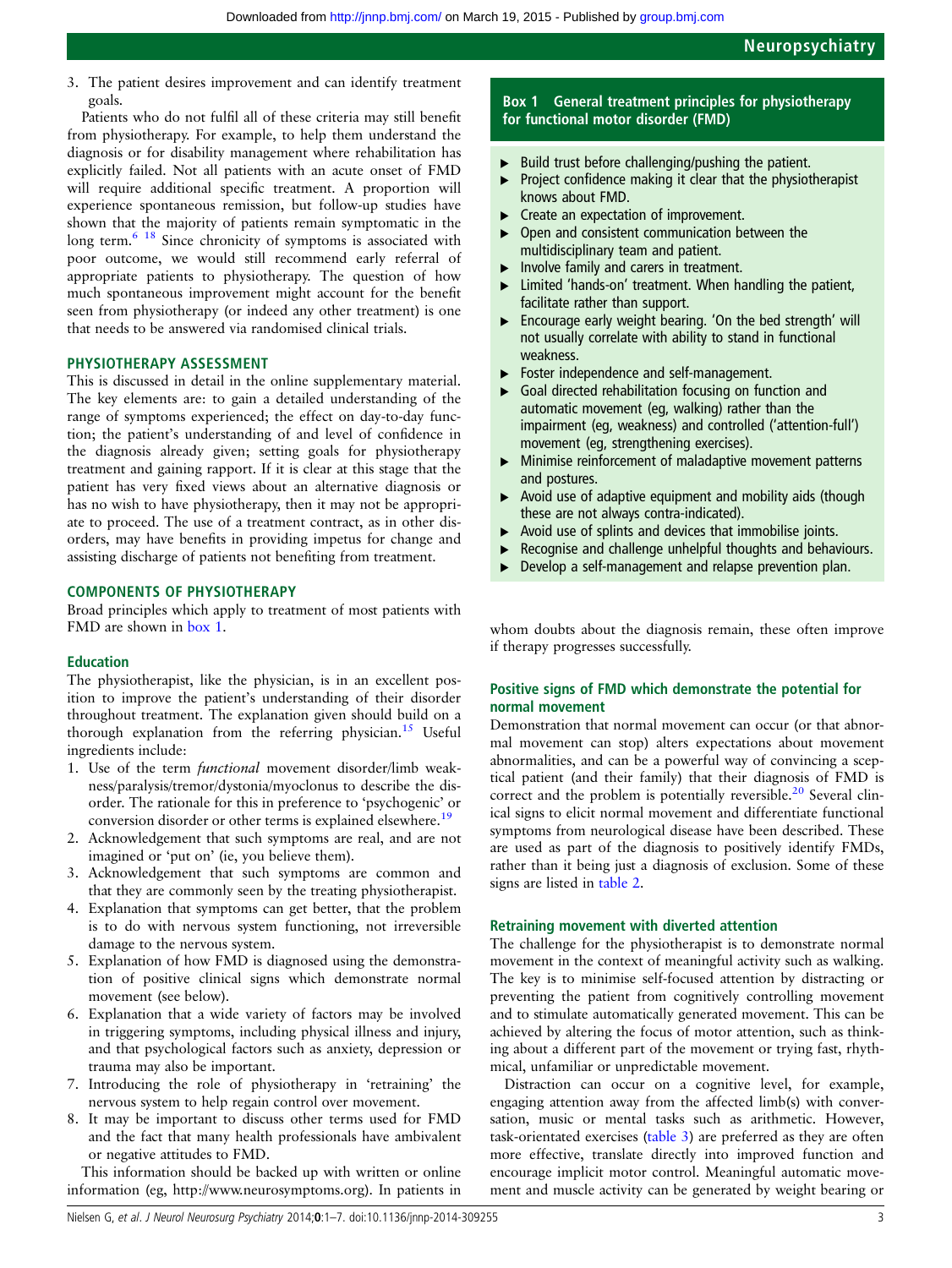## <span id="page-3-0"></span>Neuropsychiatry

| Table 2 Clinical signs which can be shown to a patient with functional motor disorder to demonstrate the diagnosis and potential for<br>reversibility and examples of how to discuss it with patients                             |                                                                                                                                                                                                                                                                                                                                                                                                                                                                                                                                                                                                   |  |  |
|-----------------------------------------------------------------------------------------------------------------------------------------------------------------------------------------------------------------------------------|---------------------------------------------------------------------------------------------------------------------------------------------------------------------------------------------------------------------------------------------------------------------------------------------------------------------------------------------------------------------------------------------------------------------------------------------------------------------------------------------------------------------------------------------------------------------------------------------------|--|--|
| Hoover's sign<br>Weakness of hip extension which returns to normal with contralateral hip flexion<br>against resistance                                                                                                           | "I can see that when you try to push that leg down on the floor its weak, In fact the<br>harder you try the weaker it becomes. But when you are lifting up your other leg, can<br>you feel that the movement in your bad leg comes back to normal? Your affected leg<br>is working much better when you move your good leg. What this tells me is that your<br>brain is having difficulty sending messages to the leg but that problem improves<br>when you are distracted and trying to move your other leg. This also shows us that<br>the weakness must be reversible/cannot be due to damage" |  |  |
| Hip abductor sign<br>Weakness of hip abduction which returns to normal with contralateral hip abduction<br>against resistance                                                                                                     | Similar to Hoover's sign                                                                                                                                                                                                                                                                                                                                                                                                                                                                                                                                                                          |  |  |
| Distraction or entrainment of a tremor<br>Abolishing tremor by asking the patient to copy rhythmical movements or generate<br>ballistic movements with the contralateral limb (ie, index to thumb tapping at<br>different speeds) | "When you are trying to copy the movement in your good hand can you see that the<br>tremor in your affected hand improves? That is typical of functional tremor"                                                                                                                                                                                                                                                                                                                                                                                                                                  |  |  |

automatic postural responses such as when sitting on an unstable surface (eg, a therapy ball). [Table 3](#page-4-0) includes further suggestions of how to demonstrate normal movement in different situations and other specific techniques for individual symptoms.

#### Other physiotherapy treatment strategies

#### Use of language

Using the right language may matter. Explanations that correctly remove blame, fault or implications of voluntariness are useful. For example: "your brain is attending to your body in an abnormal way", or "tests have shown that your muscles are capable of movement", as opposed to "…you can move your muscles."

The words used when asking the patient to move may also be important. Language may help trigger automatic movement, for example, "allow your leg to come forward" may produce movement in a better way than "step/move your leg forward." During physiotherapy sessions, you may pick up on cues or prompts that are more useful for individual patients.

#### Exercise—non-specific and graded

Non-specific graded exercise should be considered as part of all general rehabilitation programmes to address reduced exercise tolerance and symptoms of chronic pain and fatigue. There is some evidence for this in  $FMD<sup>21</sup>$  $FMD<sup>21</sup>$  $FMD<sup>21</sup>$  Success here is dependent on getting the intensity right to prevent exacerbation of symptoms and promote adherence/compliance with the programme. Graded exercise has been shown in large randomised trials to moderately improve outcomes in patients with chronic fatigue syndrome<sup>[22](#page-6-0)</sup>—a common accompaniment to FMD (see below) and is likely to be beneficial to many patients.

#### Visualisation

Some patients may find visualisation techniques helpful during movement. This may work as a form of distraction whereby the patient imagines a more fluid motor task or pleasant scenario while being engaged in tasks. Visualisation may be unhelpful if it encourages self-focus during movement.

#### Mirrors and video

Mirrors and the use of video can be helpful in providing feedback to patients about their movements, posture or gait pattern which are often significantly different from how they imagine them to be. $^{23}$  Moving in front of a mirror may also help distract attention from monitoring body sensations.

#### Hypersensitivity/allodynia

Interventions aimed at desensitisation may be appropriate where hypersensitivity and allodynia are present. This can include graded sensory stimulation, graded movement/exercise and transcutaneous electrical nerve stimulation (TENS).

#### Rehabilitation diary or workbook

Completion of a rehabilitation diary or workbook with support from the physiotherapist may be a useful technique to help the patient reflect, remember and reinforce the information provided during physiotherapy. The patient can use the diary to keep track of goals, outcome measures and achievements, treatment strategies, activity plans, etc. A diary may help improve compliance with treatment, and encourage self-management.

#### Pain and fatigue management

Persistent or chronic pain and fatigue are common in patients with FMD and often have a role in precipitating and maintaining symptoms. Preferably, the patient should have an understanding that these symptoms are all linked together as one problem (with many symptoms) rather than multiple separate illnesses. The core of evidence based treatments for pain and fatigue involve, as suggested for FMD, (1) a change in illness beliefs from perceiving symptoms as due to damage as potentially reversible; (2) recognising that chronic pain is not correlated with harm and (3) changing maladaptive behaviours, such as breaking cycles of over-activity and under-activity with graded exercise. It may be helpful to reformulate pain as another example of the nervous system sending out incorrect signals which, like FMD, can be helped by 're-training' (ie, establishing more normal motor-sensory feedback). A number of good quality evidence based guides to pain management education and helpful patient resources exist. $24/25$ 

#### Provision of equipment, adaptive aids, splints and plaster casts

We recommend avoiding adaptive aids where possible, especially in acute presentations. Provision of equipment and adaptive aids can lead to adaptive ways of functioning and behaviours that prevent the return of normal movement and result in secondary changes such as weakness and pain.

In some cases, use of equipment may be necessary for pragmatic reasons (eg, to ensure safety after proven injuries), in which case it should be considered as temporary and provided with a plan to wean its use. We recommend ensuring that the patient understands the potential harmful effects of equipment and a plan should be in place to minimise this (eg, ensuring that the patient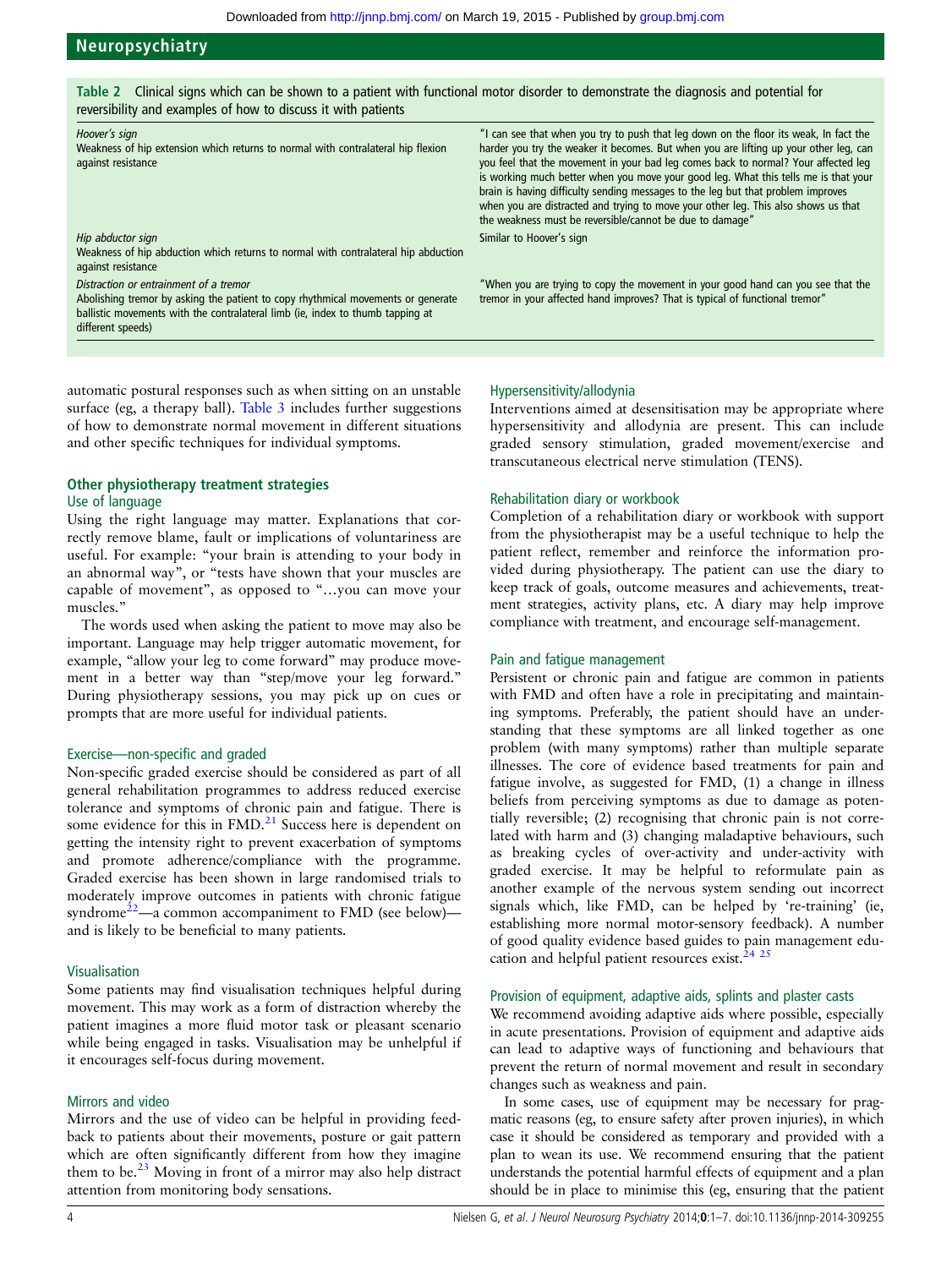<span id="page-4-0"></span>

| Symptom                               | <b>Movement Strategy</b>                                                                                                                                                                                                                                                                                                                                                                                                                                                                                                                                                                                                                                                                                                                                                                                                                                                                                                                                                                                                                                                                                                                                                                                                |  |
|---------------------------------------|-------------------------------------------------------------------------------------------------------------------------------------------------------------------------------------------------------------------------------------------------------------------------------------------------------------------------------------------------------------------------------------------------------------------------------------------------------------------------------------------------------------------------------------------------------------------------------------------------------------------------------------------------------------------------------------------------------------------------------------------------------------------------------------------------------------------------------------------------------------------------------------------------------------------------------------------------------------------------------------------------------------------------------------------------------------------------------------------------------------------------------------------------------------------------------------------------------------------------|--|
| Leg weakness                          | Early weight bearing with progressively less upper limb support, eq, 'finger-tip' support, preventing the patient from taking weight through<br>walking aids/supporting surfaces<br>Standing in a safe environment with side to side weight shift<br>Crawling in 4 point then 2 point kneeling<br>Increase walking speed<br>Treadmill walking (with or without a body weight support harness and feedback from a mirror)                                                                                                                                                                                                                                                                                                                                                                                                                                                                                                                                                                                                                                                                                                                                                                                                |  |
| Ankle weakness                        | Elicit ankle dorsiflexion activity by asking the patient to walk backwards, with anterior/posterior weight shift while standing or by asking the<br>patient to walk by sliding their feet, keeping the plantar surface of each foot in contact with the floor<br>Use of electrical muscle stimulation                                                                                                                                                                                                                                                                                                                                                                                                                                                                                                                                                                                                                                                                                                                                                                                                                                                                                                                   |  |
| Upper limb weakness                   | Elicit upper limb muscle activity by asking the patient to bear weight through their hands (eg, 4 point kneeling or standing with hands resting on<br>a table) weight bearing with weight shift or crawling<br>Minimise habitual non-use by using the weak upper limb functionally to stabilise objects during tasks, for example, stabilise paper when writing,<br>a plate when eating<br>Practise tasks that are very familiar or important to the individual, that may not be associated with symptoms eg, use of mobile phone, computer<br>and tablet<br>Stimulate automatic upper limb postural response by sitting on an unstable surface such as a therapy ball, resting upper limbs on a supporting<br>surface                                                                                                                                                                                                                                                                                                                                                                                                                                                                                                  |  |
| Gait disturbance                      | Speed up walking (in some cases, this may worsen the walking pattern)<br>Slow down walking speed<br>Walk by sliding feet forward, keeping plantar surface of foot in contact with the ground (ie, like wearing skis). Progress towards normal walking in<br>graded steps<br>Build up a normal gait pattern from simple achievable components that progressively approximate normal walking. For example-side to side<br>weight shift, continue weight shift allowing feet to 'automatically' advance forward by small amounts; progressively increase this step length with<br>the focus on maintaining rhythmical weight shift rather than the action of stepping<br>Walk carrying small weights/dumbbells in each hand<br>Walking backwards or sideways                                                                                                                                                                                                                                                                                                                                                                                                                                                               |  |
|                                       | Walk to a set rhythm (eq, in time to music, counting: 1, 2, 1, 2)<br>Exaggerated movement (eg, walking with high steps)<br>Walking up or down the stairs (this is often easier that walking on flat ground)                                                                                                                                                                                                                                                                                                                                                                                                                                                                                                                                                                                                                                                                                                                                                                                                                                                                                                                                                                                                             |  |
| Upper limb tremor                     | Make the movement 'voluntary' by actively doing the tremor, change the movement to a larger amplitude and slower frequency, then slow the<br>movement to stillness<br>Teach the patient how to relax their muscles by actively contracting their muscles for a few seconds, then relaxing<br>Changing habitual postures and movement relevant to symptom production<br>Perform a competing movement, for example, clapping to a rhythm or a large flowing movement of the symptomatic arm as if conducting an<br>orchestra<br>Focus on another body part, for example, tapping the other hand or a foot<br>Muscle relaxation exercises. For example, progressive muscle relaxation techniques, EMG biofeedback from upper trapezius muscle or using mirror<br>feedback                                                                                                                                                                                                                                                                                                                                                                                                                                                  |  |
| Lower limb tremor                     | Side to side or anterior-posterior weight shift. When the tremor has reduced slow weight, shift to stillness<br>Competing movements such as toe-tapping.<br>Ensure even weight distribution when standing. This can be helped by using weighing scales and/or a mirror for feedback<br>Changing habitual postures relevant to symptom production. For example, reduce forefoot weight bearing                                                                                                                                                                                                                                                                                                                                                                                                                                                                                                                                                                                                                                                                                                                                                                                                                           |  |
| Fixed dystonia                        | Change habitual sitting and standing postures to prevent prolonged periods in end of range joint positions and promote postures with good<br>alignment<br>Normalise movement patterns (eg, sit to stand, transfers, walking) with an external or altered focus of attention (ie, not the dystonic limb)<br>Discourage unhelpful protective avoidance behaviours and encourage normal sensory experiences (eq, wearing shoes and socks, weight bearing as<br>tolerated, not having the arm in a 'protected' posture<br>Prevent or address hypersensitivity and hypervigilance<br>Teach strategies to turn overactive muscles off in sitting and lying (eg, by allowing the supporting surface to take the weight of a limb. Cushions<br>or folded towels may be needed to bring the supporting surface up to the limb where contractures are present)<br>The patient may need to be taught to be aware of maladaptive postures and overactive muscles in order to use strategies<br>Consider examination under sedation, especially if completely fixed or concerned about contractures<br>Consider a trial of electrical muscle stimulation or functional electrical stimulation to normalise limb posture and movement |  |
| Functional Jerks/<br><b>Myoclonus</b> | Movement retraining may be less useful for intermittent or sudden jerky movements. Instead, look for self-focused attention or premonitory<br>symptoms prior to a jerk that can be addressed with distraction or redirected attention<br>When present, address pain, muscle over-activity or altered patterns of movement that may precede a jerk                                                                                                                                                                                                                                                                                                                                                                                                                                                                                                                                                                                                                                                                                                                                                                                                                                                                       |  |

with a wheelchair has the opportunity to stand and mobilise as much as is safe and possible). For patients with FMD who have not responded to treatment, adaptive equipment may improve independence and quality of life and should be considered.

We strongly advise against immobilising a patient in splints, plaster casts or similar devices. In one study of fixed (functional) dystonia (n=103), 15% developed their problem or deteriorated markedly during or after immobilisation in a plaster cast. In no case did immobilisation in a plaster cast result in lasting improvement.<sup>[26](#page-6-0)</sup>

#### Electrotherapies—functional electrical stimulation, electromyography feedback, transcranial magnetic stimulation and **TENS**

The use of electricity has a long history in the treatment of FMD and can be traced back to the 19th century.<sup>27</sup> <sup>28</sup> We would not recommend any of these electrotherapies as isolated treatments. Functional electrical stimulation (FES) may be a useful adjunct to treatment, particularly in patients with a functional gait disturbance. $29$  Ideally, FES should be used as a therapeutic modality and not as a permanent mobility aid. Electrical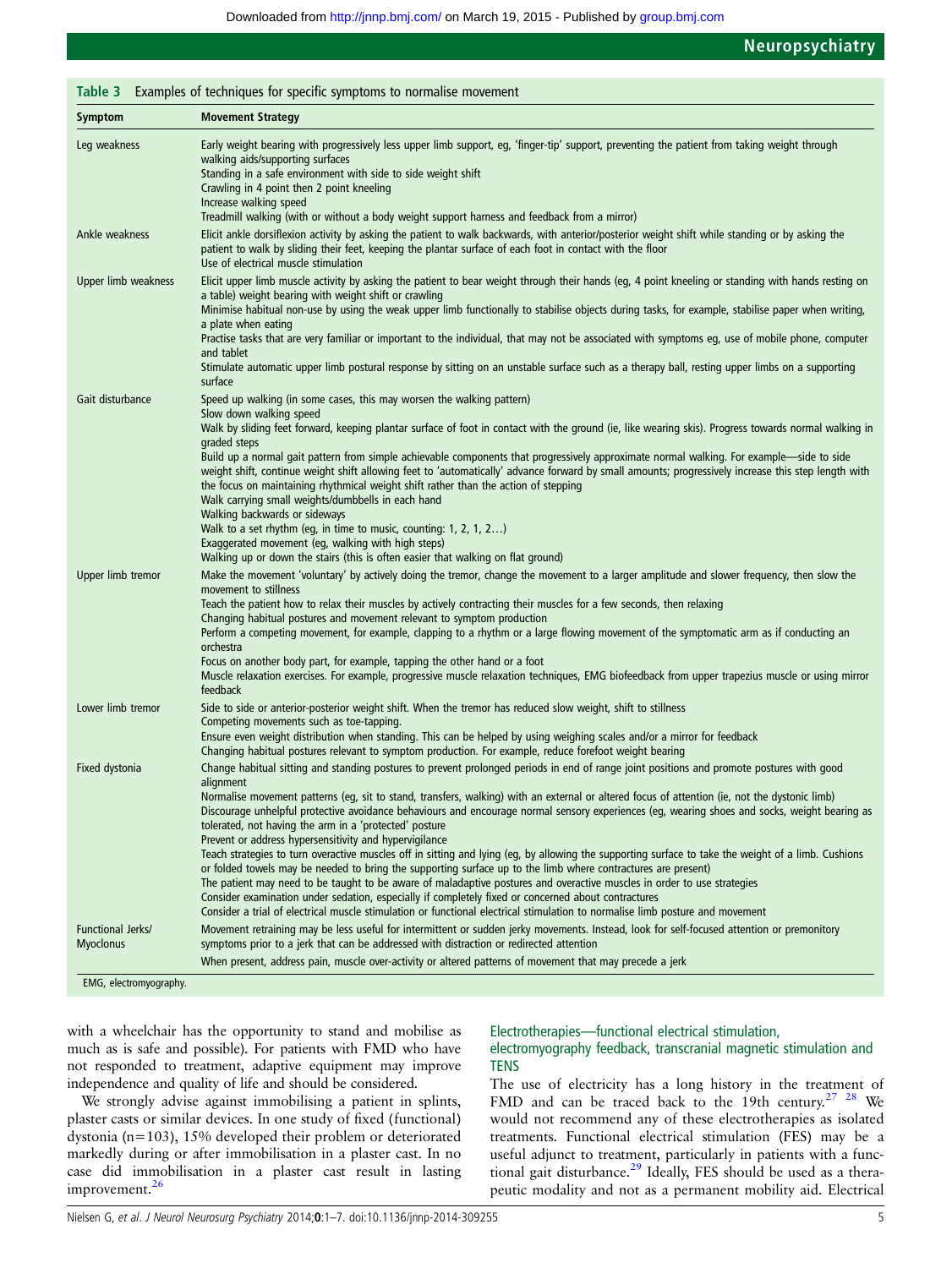## Neuropsychiatry

muscle stimulation (not necessarily FES) can be used to demonstrate normal movement and help change illness beliefs. It may also work at the level of motor relearning.

Electromyography (EMG) biofeedback can be used to address illness beliefs and may be useful to retrain movement in functional weakness<sup>30</sup> or muscle relaxation for tremor and fixed postures.

Recent studies of transcranial magnetic stimulation (TMS) also offer some promise. $31$  None of the published studies were controlled and none involved exposure to protocols of TMS that could be considered neuromodulatory. It is most likely that placebo and suggestion play a large role in patients where this is successful, although TMS may have a specific role, like hypnosis or therapeutic sedation, $32 \frac{33}{10}$  in being able to demonstrate move-ment in limbs that cannot be seen to move any other way.<sup>[34](#page-6-0)</sup> TMS, like FES, may therefore be a useful additional tool for some patients, and one that specialised physiotherapists could incorporate into their practice.

TENS, which produces a tingling sensation without pain or a muscle twitch, has been described as a treatment for patients with FMD.<sup>35</sup> For patients with functional anaesthesia or marked sensory loss, we have used a TENS machine with the stimulus setting increased to a high level to improve sensory awareness.

#### Falls and self-harming behaviour

Falls in patients with FMD are often considered to have a low risk of injury, in particular the common pattern of 'controlled descents'. Where this is the case, staff should be made aware of this possibility and it may be appropriate for the patient to take greater (apparent) risk. The situation is more complex where there is a history of self-harm which may sometimes manifest as a fall. The risk of injury during therapy sessions is likely to be higher. In this case, clinical decisions should be made with support from a multidisciplinary team (MDT). The physiotherapist can help manage this situation by being upfront about falls injury risk, document discussions and clinical decisions in the medical notes and encourage the patient to be involved in decision-making.

#### TECHNIQUES WE DO NOT RECOMMEND

There are a number of rehabilitation approaches described in the literature that we advise against using as first-line treatment. These are:

- 1. Deception of the patient through any form. For example, telling the patient that lack of recovery means the symptoms are all in the mind,<sup>36</sup> including the use of deceptive placebo treatments.
- 2. Confining the patient to a wheelchair outside of therapy sessions while their gait pattern remained affected by functional symptoms.<sup>[37](#page-6-0)</sup>
- 3. Managing functional symptoms with surgery. Surgical proce-dures are a commonly reported precipitant of FMD.<sup>[10 26](#page-6-0)</sup> Some patients with fixed functional dystonia seek amputations which usually result in a worsening of symptoms. $38$ There may be a role for tendon lengthening surgeries in cases with fixed contractures confirmed by evaluation under anaesthesia; however, this comes with a risk of exacerbating functional symptoms and chronic pain.

#### TREATMENT PARAMETERS

The optimum treatment setting, duration and intensity are unknown and are likely to vary with symptom severity, chronicity and possibly presentation/phenotype. Inpatient settings allow for the reduction of social and environmental factors that may be working to trigger or maintain symptoms and for higher intensity of treatment. Domiciliary treatment can target real world

problems that the patient will face on discharge, which may result in symptom relapse. Outpatient settings have the advantage of service provision over a longer period of time. A'stepped care' approach to treatment is the ideal situation, where treatment complexity can be escalated according to patient need.<sup>3</sup>

#### OUTCOME MEASURES

This is an unresolved issue in studies of FMD. Changes in disability (eg, using the Functional Independence Measure), $40-43$  quality of life (eg, the SF-36), clinical global impression (5 point scale)<sup>2</sup> <sup>44</sup> and cost benefit have been used. Objective research measures for FMD, such as the Psychogenic Movement Disorders Rating Scale, $45$  have questionable value in clinical practice and also for research because FMD symptoms are so variable.

## DISCHARGE AND FOLLOW-UP/CONCLUDING TREATMENT

A set discharge process agreed at the start of treatment (Treatment Contract/Agreement) is beneficial as it helps both parties plan for the conclusion of treatment and limit potential associated problems. A self-management plan should be in place that may include strategies and exercises that have been helpful, future goals with realistic time frames and strategies to prevent a return to unhelpful behaviours (eg, pacing, graded activity and exercise plans to prevent boom-bust activity cycles). Setbacks and symptom relapses following treatment are common and it is important for the patient to be prepared to manage this. A follow-up appointment several months after discharge can be helpful to review and reset goals and to 'troubleshoot' issues that may have arisen.

A discharge summary letter to the patient, general practitioner and relevant clinicians can have therapeutic value if it is used as an opportunity to reinforce information given to the patient and to educate others about the diagnosis and treatment.

#### FMD AND PSYCHIATRIC COMORBIDITY

Patients with psychiatric comorbidity are generally more highly represented in a group of patients with FMD compared to the general population. For some patients, psychiatric comorbidity may be present, relevant to the onset of FMD and require specialist psychiatric treatment. This may need to be before (eg, where an individual is at risk of self-harm or reluctant to engage in physical rehabilitation), during or after physiotherapy. Our experience is that psychotherapy (in particular, treatment for anxiety and depression) is often more successful after some improvement has occurred during physiotherapy.

#### LIMITATIONS

This document aims to address the problem of a lack of information and evidence for physiotherapists treating patients with FMD. We recognise that there are a number of limitations to our recommendations. Most significant is that they are based on limited evidence. Our aim is only to provide advice for physiotherapists. We recognise that physiotherapy is only one part of the MDT, and other disciplines such as occupational therapy and psychological therapies may have an equal or greater role in particular patients. Patients with FMD are a heterogeneous group and each patient will have unique factors contributing to their symptoms.

#### CONCLUSIONS/SUMMARY

FMDs are complex and the aetiology is multifactorial. Patients with this diagnosis are therefore heterogeneous. Treatment needs to reflect this. Physiotherapy aimed at restoring movement and function has face validity, is becoming evidence based and is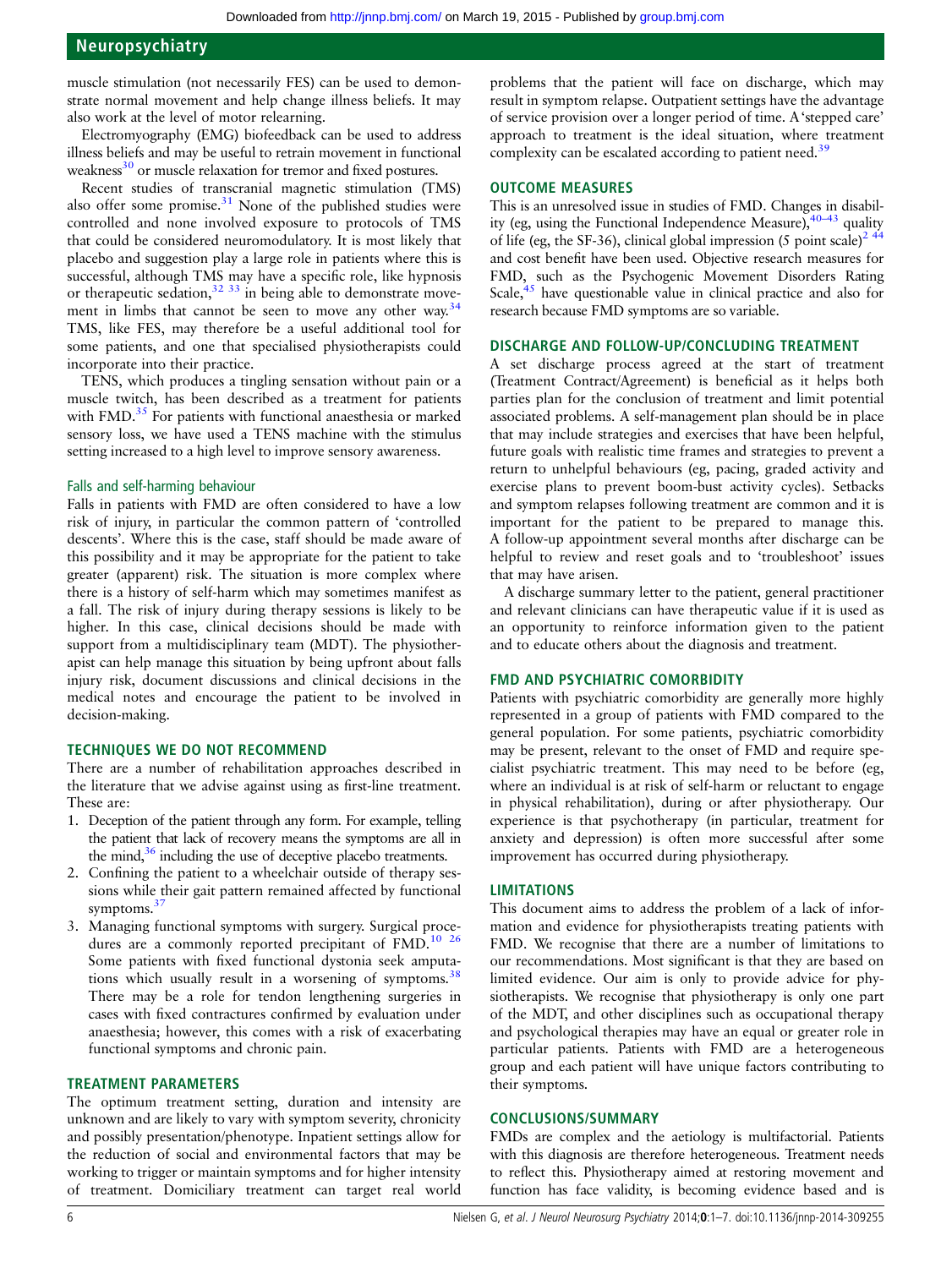<span id="page-6-0"></span>acceptable to patients. Physiotherapy resources are currently employed for patients with FMD, but the supporting structures do not exist and there is a lack of information for physiotherapists to help plan their treatment. The biopsychosocial model and recommendations that we present are aimed at helping physiotherapists to plan individualised treatments that target the problems that contribute to a patient's symptoms. A stepped care approach is important to escalate treatment when necessary.

#### Author affiliations <sup>1</sup>

<sup>1</sup>Sobell Department of Motor Neuroscience and Movement Disorders, UCL Institute of Neurology, London, UK

<sup>2</sup>Therapy Services, The National Hospital for Neurology and Neurosurgery, London, UK

<sup>3</sup>Department Clinical Neurosciences, Western General Hospital, Edinburgh, UK <sup>4</sup>Institute of Neurological Sciences, Southern General Hospital, Glasgow, UK

<sup>5</sup>Therapy Services, The Ipswich Hospital NHS Trust, Ipswich, UK

6 South London & Maudsley NHS Foundation Trust, London, UK

<sup>7</sup> Community Rehabilitation and Brain Injury Service, West Lothian, UK 8 Department of Clinical Neurosciences, University of Edinburgh, Edinburgh, UK

<sup>9</sup>Institute of Psychiatry, King's College London, London, UK

 $10$ National Institute of Health Research Biomedical Research Centre at the South London & Maudsley NHS Foundation Trust and Institute of Psychiatry KCL, London, UK

Contributors GN, JS and ME prepared the first draft of the manuscript. All authors attended the consensus meeting and agreed on content to be included in the final manuscript. GN, JS and ME revised the manuscript. All authors reviewed the revised manuscript.

Funding GN is supported by an NIHR Clinical Doctoral Research Fellowship. ME is supported by an NIHR Clinician Scientist Grant. JS is supported by an NHS Scotland NRS Career Research Fellowship.

#### Competing interests None.

Provenance and peer review Not commissioned; externally peer reviewed.

Open Access This is an Open Access article distributed in accordance with the Creative Commons Attribution Non Commercial (CC BY-NC 4.0) license, which permits others to distribute, remix, adapt, build upon this work non-commercially, and license their derivative works on different terms, provided the original work is properly cited and the use is non-commercial. See: [http://creativecommons.org/](http://creativecommons.org/licenses/by-nc/4.0/) [licenses/by-nc/4.0/](http://creativecommons.org/licenses/by-nc/4.0/)

#### **REFERENCES**

- Jordbru AA, Smedstad LM, Klungsøyr O, et al. Psychogenic gait disorder: a randomized controlled trial of physical rehabilitation with one-year follow-up. J Rehabil Med 2014;46:181–7.
- 2 Czarnecki K, Thompson JM, Seime R, et al. Functional movement disorders: successful treatment with a physical therapy rehabilitation protocol. Parkinsonism Relat Disord 2012;18:247–51.
- 3 Nielsen G, Stone J, Edwards MJ. Physiotherapy for functional (psychogenic) motor symptoms: a systematic review. J Psychosom Res 2013;75:93–102.
- 4 Stone J, Carson A, Duncan R, et al. Who is referred to neurology clinics? The diagnoses made in 3781 new patients. Clin Neurol Neurosurg 2010;112:747–51.
- 5 Carson A, Stone J, Hibberd C, et al. Disability, distress and unemployment in neurology outpatients with symptoms 'unexplained by organic disease'. J Neurol Neurosurg Psychiatry 2011;82:810–13.
- 6 Gelauff J, Stone J, Edwards M, et al. The prognosis of functional (psychogenic) motor symptoms: a systematic review. J Neurol Neurosurg Psychiatry 2014;85:220–6.
- 7 Bermingham SL, Cohen A, Hague J, et al. The cost of somatisation among the working-age population in England for the year 2008–2009. Ment Health Fam Med 2010;7:71.
- 8 Edwards MJ, Stone J, Nielsen G. Physiotherapists and patients with functional (psychogenic) motor symptoms: a survey of attitudes and interest. J Neurol Neurosurg Psychiatry 2012;83:655–8.
- 9 Edwards MJ, Adams RA, Brown H, et al. A Bayesian account of 'hysteria'. Brain 2012;135:3495–512.
- 10 Pareés I, Kojovic M, Pires C, et al. Physical precipitating factors in functional movement disorders. J Neurol Sci 2014;338:174–7.
- 11 Stone J, Warlow C, Sharpe M. Functional weakness: clues to mechanism from the nature of onset. J Neurol Neurosurg Psychiatry 2012;83:67-9.
- 12 Stone J, LaFrance WC Jr, Brown R, et al. Conversion disorder: current problems and potential solutions for DSM-5. J Psychosom Res 2011;71:369–76.
- 13 Stone J, Carson A. Functional and dissociative (psychogenic) neurological symptoms. In: Daroff RB, Fenichel GM, Jankovic J, Mazziotta J. eds. Bradley's neurology in clinical practice. Philadelphia: Elsevier, 2012. pp. 2147–62.
- 14 Edwards MJ, Bhatia KP. Functional (psychogenic) movement disorders: merging mind and brain. Lancet Neurol 2012;11:250–60.
- 15 Stone J. The bare essentials: functional symptoms in neurology. Pract Neurol 2009;9:179–89.
- 16 Duncan R, Razvi S, Mulhern S. Newly presenting psychogenic nonepileptic seizures: incidence, population characteristics, and early outcome from a prospective audit of a first seizure clinic. Epilepsy Behav 2011;20:308–11.
- 17 Espay AJ, Goldenhar LM, Voon V, et al. Opinions and clinical practices related to diagnosing and managing patients with psychogenic movement disorders: an international survey of movement disorder society members. Mov Disord 2009;24:1366–74.
- 18 McKenzie P, Oto M, Russell A, et al. Early outcomes and predictors in 260 patients with psychogenic nonepileptic attacks. Neurology 2010;74:64–9.
- 19 Edwards MJ, Stone J, Lang AE. From psychogenic movement disorder to functional movement disorder: it's time to change the name. Mov Disord 2013:29:849–52.
- 20 Stone J, Edwards M. Trick or treat? Showing patients with functional (psychogenic) motor symptoms their physical signs. Neurology 2012;79:282–4.
- 21 Dallocchio C, Arbasino C, Klersy C, et al. The effects of physical activity on psychogenic movement disorders. Mov Disord 2010;25:421–5.
- 22 White P, Goldsmith K, Johnson A, et al. Comparison of adaptive pacing therapy, cognitive behaviour therapy, graded exercise therapy, and specialist medical care for chronic fatigue syndrome (PACE): a randomised trial. Lancet 2011;377:823–36.
- 23 Stone J, Gelauff J, Carson A. A "twist in the tale": altered perception of ankle position in psychogenic dystonia. Mov Disord 2012;27:585-6.
- 24 Butler DS, Moseley GL. Explain pain. Adelaide: Noigroup Publications, 2003.<br>25 Nijs J, Paul van Wilgen C, Van Oosterwijck J, et al. How to explain central
- Nijs J, Paul van Wilgen C, Van Oosterwijck J, et al. How to explain central sensitization to patients with 'unexplained'chronic musculoskeletal pain: practice guidelines. Man Ther 2011;16:413–18.
- 26 Schrag A, Trimble M, Quinn N, et al. The syndrome of fixed dystonia: an evaluation of 103 patients. Brain 2004;127:2360–72.
- 27 Adrian E, Yealland LR. The treatment of some common war neuroses. Lancet 1917;189:867–72.
- 28 Tatu L, Bogousslavsky J, Moulin T, et al. The "torpillage" neurologists of World War I electric therapy to send hysterics back to the front. Neurology 2010;75:279-83.
- 29 Khalil T, Abdel-Moty E, Asfour S, et al. Functional electric stimulation in the reversal of conversion disorder paralysis. Arch Phys Med Rehabil 1988;69:545–7.
- 30 Fishbain D, Goldberg M, Khalil T, et al. The utility of electromyographic biofeedback in the treatment of conversion paralysis. Am J Psychiatry 1988;145:1572.
- 31 Pollak TA, Nicholson TR, Edwards MJ, et al. A systematic review of transcranial magnetic stimulation in the treatment of functional (conversion) neurological symptoms. J Neurol Neurosurg Psychiatry 2014;85:191-7.
- 32 Moene FC, Spinhoven P, Hoogduin KA, et al. A randomized controlled clinical trial of a hypnosis-based treatment for patients with conversion disorder, motor type. Int J Clin Exp Hypn 2003;51:29–50.
- 33 Stone J, Hoeritzauer I, Brown K, et al. Therapeutic sedation for functional (psychogenic) neurological symptoms. J Psychosom Res 2014;76:165–8.
- 34 Garcin B, Roze E, Mesrati F, et al. Transcranial magnetic stimulation as an efficient treatment for psychogenic movement disorders. J Neurol Neurosurg Psychiatry 2013;84:1043–6.
- 35 Ferrara J, Stamey W, Strutt AM, et al. Transcutaneous electrical stimulation (TENS) for psychogenic movement disorders. J Neuropsychiatry Clin Neurosci 2011;23:141-8.
- 36 Shapiro AP, Teasell RW. Behavioural interventions in the rehabilitation of acute v. chronic non-organic (conversion/factitious) motor disorders. Br J Psychiatry 2004;185:140–6.
- 37 Trieschmann R, Stolov W, Montgomery E. An approach to the treatment of abnormal ambulation resulting from conversion reaction. Arch Phys Med Rehabil 1970;51:198–206.
- 38 Edwards MJ, Alonso-Canovas A, Schrag A, et al. Limb amputations in fixed dystonia: a form of body integrity identity disorder? Mov Disord 2011;26:1410–14.
- 39 Health Improvement Scotland. Stepped care for functional neurological symptoms. Edinburgh, 2012. [http://www.healthcareimprovementscotland.org/our\\_work/long\\_](http://www.healthcareimprovementscotland.org/our_work/long_term_conditions/neurological_health_services/neurological_symptoms_report.aspx) [term\\_conditions/neurological\\_health\\_services/neurological\\_symptoms\\_report.aspx](http://www.healthcareimprovementscotland.org/our_work/long_term_conditions/neurological_health_services/neurological_symptoms_report.aspx) (accessed 17 Jul 2014).
- 40 Deaton AV. Treating conversion disorders: Is a pediatric rehabilitation hospital the place? Rehabil Psychol 1998;43:56.
- 41 Ness D. Physical therapy management for conversion disorder: case series. J Neurol Phys Ther 2007;31:30–9.
- 42 Speed J. Behavioral management of conversion disorder: retrospective study. Arch Phys Med Rehabil 1996;77:147–54.
- 43 Watanabe TK, O'Dell MW, Togliatti TJ. Diagnosis and rehabilitation strategies for patients with hysterical hemiparesis: a report of four cases. Arch Phys Med Rehabil 1998;79:709–14.
- 44 Sharpe M, Walker J, Williams C, et al. Guided self-help for functional (psychogenic) symptoms: a randomized controlled efficacy trial. Neurology 2011;77:564–72.
- 45 Hinson VK, Cubo E, Comella CL, et al. Rating scale for psychogenic movement disorders: scale development and clinimetric testing. Mov Disord 2005;20:1592-7.